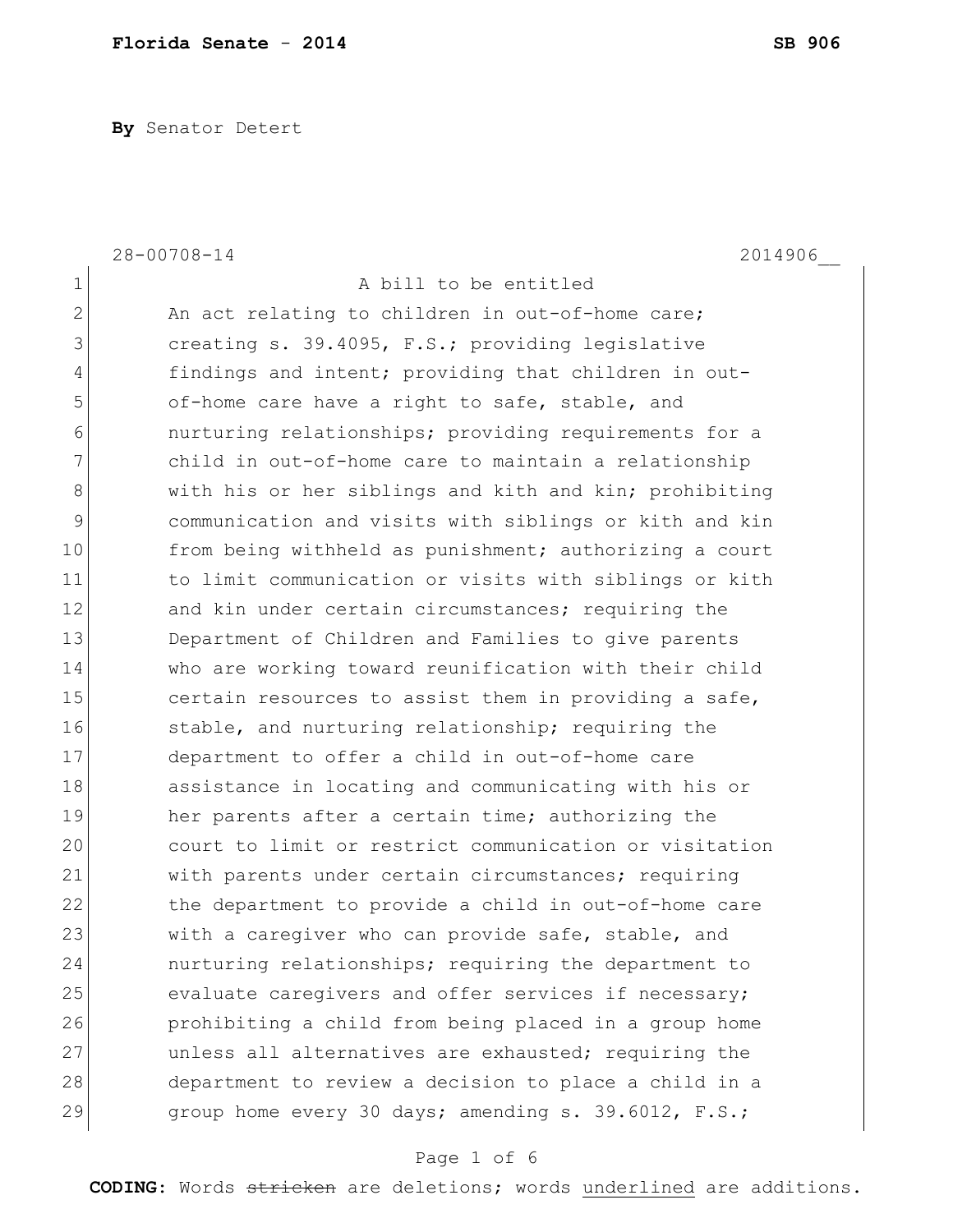|    | $28 - 00708 - 14$<br>2014906                                     |
|----|------------------------------------------------------------------|
| 30 | requiring that a case plan include a description of              |
| 31 | services designed to assist parents in providing safe,           |
| 32 | stable, and nurturing relationships for their                    |
| 33 | children; providing an effective date.                           |
| 34 |                                                                  |
| 35 | Be It Enacted by the Legislature of the State of Florida:        |
| 36 |                                                                  |
| 37 | Section 1. Section 39.4095, Florida Statutes, is created to      |
| 38 | read:                                                            |
| 39 | 39.4095 Safe, stable, and nurturing relationships.-              |
| 40 | (1) FINDINGS AND INTENT.-                                        |
| 41 | (a) The Legislature finds that children who enter out-of-        |
| 42 | home care need safe, stable, and nurturing relationships in      |
| 43 | order to ensure their health and well-being. The federal Centers |
| 44 | for Disease Control and Prevention has identified the promotion  |
| 45 | of safe, stable, and nurturing relationships as a key strategy   |
| 46 | in public health initiatives to prevent child maltreatment.      |
| 47 | (b) The Legislature further finds that children enter out-       |
| 48 | of-home care with existing relationships and it is incumbent on  |
| 49 | the out-of-home system of care to recognize the importance of    |
| 50 | relationships to children, to support healthy relationships, and |
| 51 | to provide services and support needed to improve unhealthy      |
| 52 | relationships. The Legislature further finds that the            |
| 53 | termination of a parent's legal rights does not sever the        |
| 54 | emotional connection between a child and his or her parents. It  |
| 55 | is the intent of the Legislature that the system of care respect |
| 56 | the needs and desires of children who seek continued             |
| 57 | relationships or future communication with their parents. It is  |
| 58 | the further intent of the Legislature that, when the state       |

# Page 2 of 6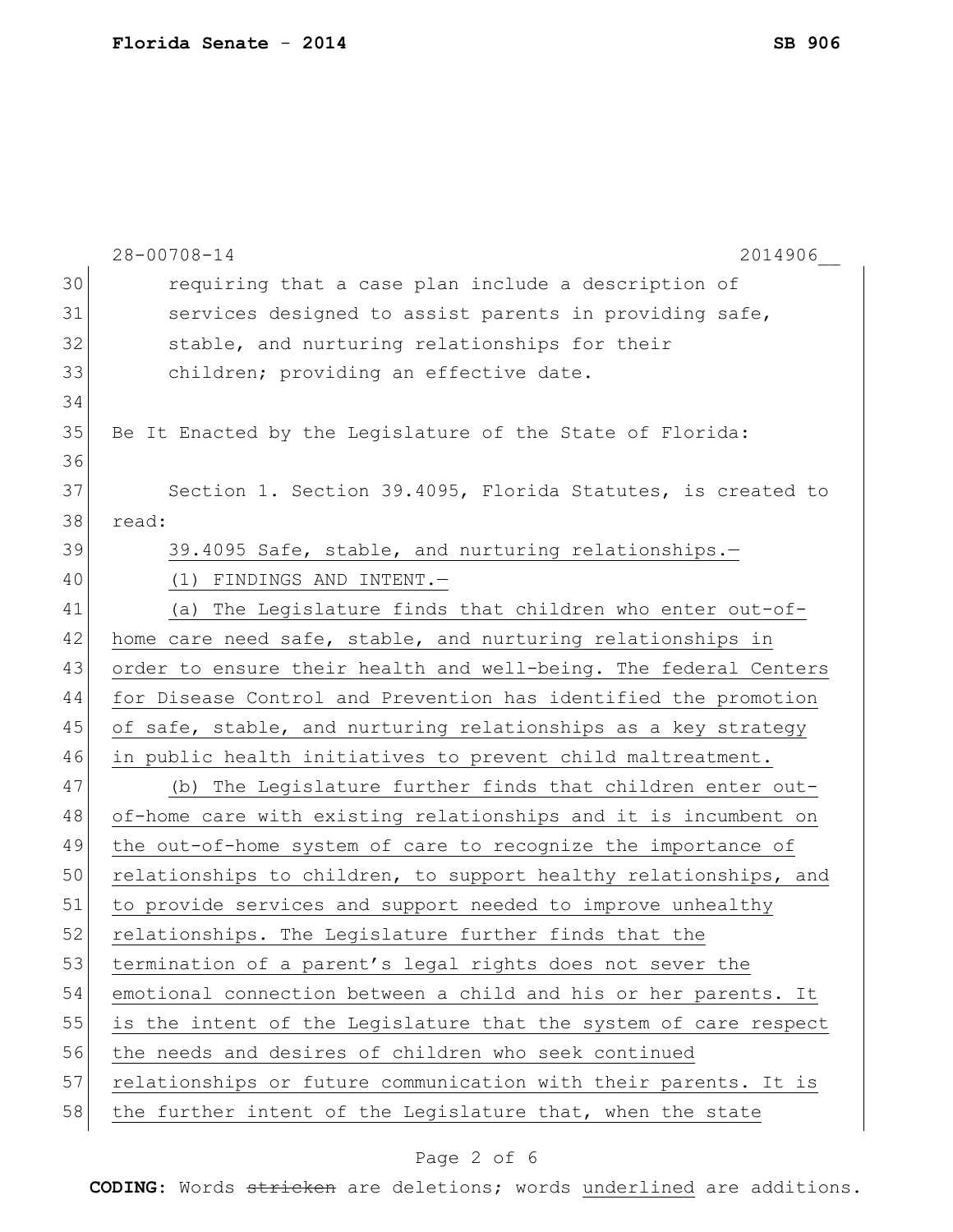|    | $28 - 00708 - 14$<br>2014906                                     |
|----|------------------------------------------------------------------|
| 59 | provides substitute care for children, it select caregivers who  |
| 60 | will provide safe, stable, and nurturing relationships. By their |
| 61 | very nature, group homes are unable to provide these             |
| 62 | relationships. Therefore, it is the intent of the Legislature    |
| 63 | that group homes be used only as a last resort.                  |
| 64 | (2) SIBLING RELATIONSHIPS. - A child in out-of-home care has     |
| 65 | the right to maintain a relationship with his or her siblings.   |
| 66 | (a) The department shall promptly advise a child as to the       |
| 67 | location of and contact information for his or her siblings,     |
| 68 | including any siblings who are currently unknown to the child.   |
| 69 | If the existence or location of or contact information for a     |
| 70 | child's siblings is not known, the department shall make         |
| 71 | reasonable efforts to ascertain such information.                |
| 72 | (b) A child's caregiver shall allow the child to have            |
| 73 | frequent communication and at least weekly visits with his or    |
| 74 | her siblings. Visits shall also be allowed on holidays,          |
| 75 | birthdays, and other special occasions. Communication or         |
| 76 | visitation may not be withheld as a punishment.                  |
| 77 | (c) If a child's sibling is also in out-of-home care and         |
| 78 | such sibling leaves out-of-home care for any reason, including,  |
| 79 | but not limited to, emancipation, adoption, or reunification     |
| 80 | with his or her parents or guardian, the child has a right to    |
| 81 | continued communication with his or her sibling under this       |
| 82 | subsection.                                                      |
| 83 | (d) The court may limit or restrict communication or             |
| 84 | visitation under this subsection only upon a finding by clear    |
| 85 | and convincing evidence that the communication or visitation is  |
| 86 | harmful to the child. If the court makes such a finding, it      |
| 87 | shall direct the department to immediately provide services to   |
|    |                                                                  |

# Page 3 of 6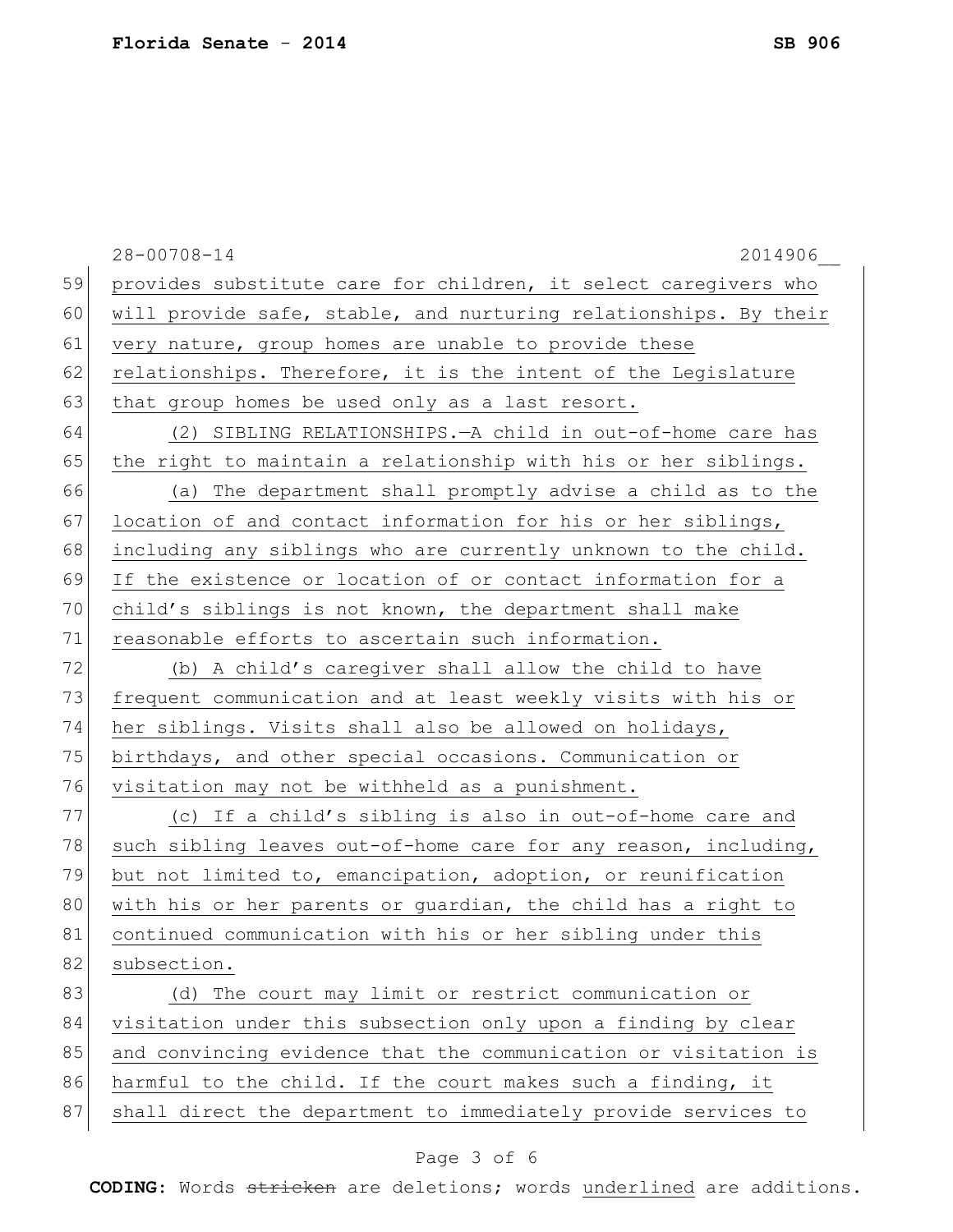|     | $28 - 00708 - 14$<br>2014906                                     |
|-----|------------------------------------------------------------------|
| 88  | ameliorate the harm so that communication and visitation may be  |
| 89  | restored as soon as possible.                                    |
| 90  | (3) KITH AND KIN RELATIONSHIPS. - A child in out-of-home care    |
| 91  | has the right to maintain a relationship with persons who are    |
| 92  | significant to him or her because of a familial relationship or  |
| 93  | social bond.                                                     |
| 94  | (a) A child's caregiver shall allow the child to                 |
| 95  | communicate and, if possible, visit with persons whom the child  |
| 96  | identifies as being important to him or her. If necessary, the   |
| 97  | caregiver shall provide the child assistance in locating such    |
| 98  | persons. Communication or visitation may not be withheld as a    |
| 99  | punishment.                                                      |
| 100 | (b) If a child is preverbal or nonverbal, the child's            |
| 101 | caregiver shall make an effort to allow communication and        |
| 102 | visitation with identified persons with whom the child has a     |
| 103 | relationship.                                                    |
| 104 | (c) The court may limit or restrict communication or             |
| 105 | visitation with kith and kin only upon a finding by a            |
| 106 | preponderance of the evidence that the communication or          |
| 107 | visitation is harmful to the child. If the court makes such a    |
| 108 | finding, it shall direct the department to immediately provide   |
| 109 | services to ameliorate the harm so that communication and        |
| 110 | visitation may be restored.                                      |
| 111 | $(4)$ PARENTAL RELATIONSHIPS. $-A$ child in out-of-home care has |
| 112 | the right to maintain a relationship with a parent whose         |
| 113 | parental rights have been terminated.                            |
| 114 | (a) The department shall give parents working toward             |
| 115 | reunification access to evidence-based services that are         |
| 116 | tailored to their individual needs which will allow them to      |
|     |                                                                  |

# Page 4 of 6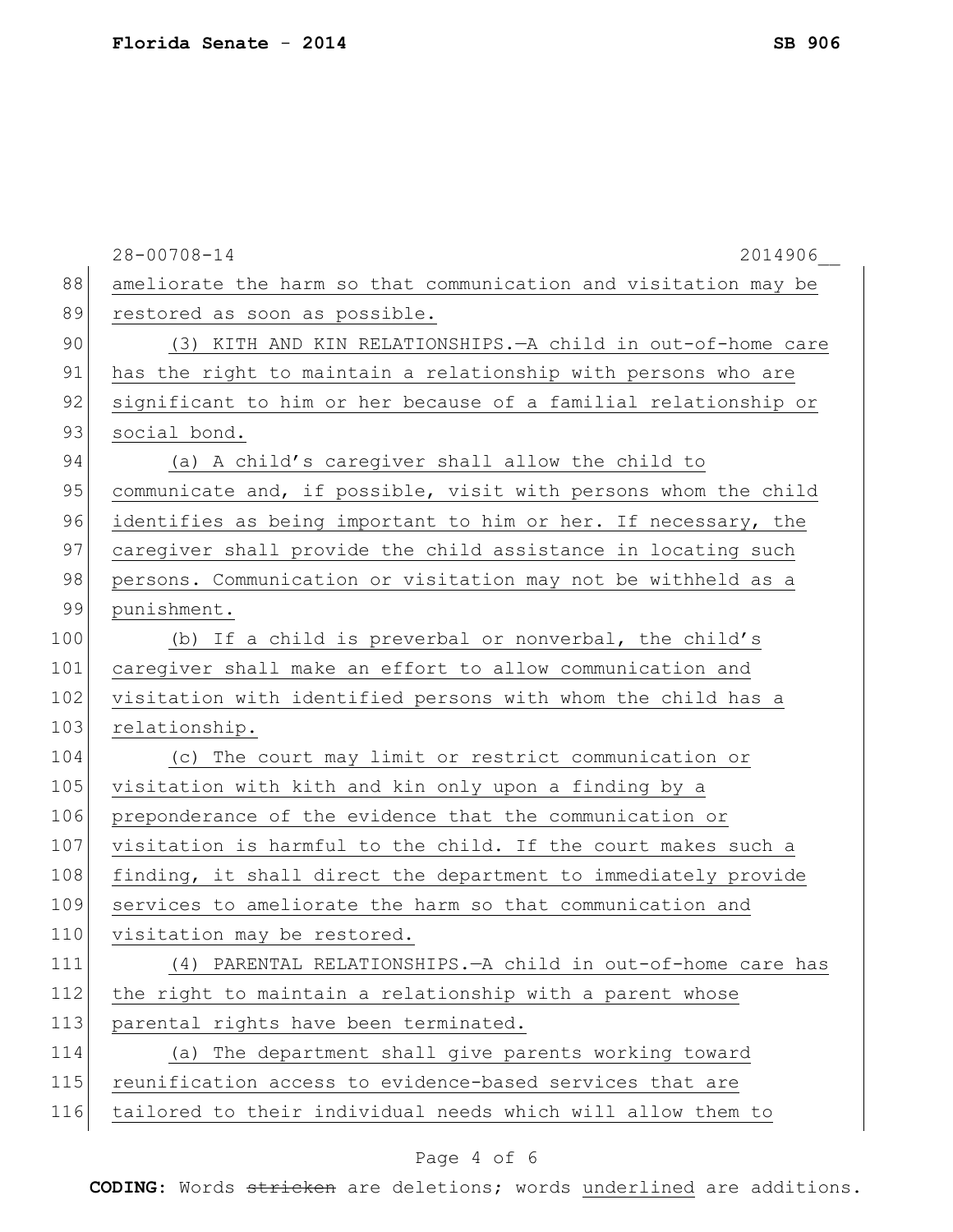|     | $28 - 00708 - 14$<br>2014906                                     |
|-----|------------------------------------------------------------------|
| 117 | provide safe, stable, and nurturing relationships with their     |
| 118 | children.                                                        |
| 119 | (b) The department shall offer to a child in out-of-home         |
| 120 | care longer than 12 months after parental rights were terminated |
| 121 | assistance in locating and communicating with his or her         |
| 122 | parents. The department shall renew such offer of assistance at  |
| 123 | least every 6 months.                                            |
| 124 | (c) The court may limit or restrict communication or             |
| 125 | visitation only upon a finding by clear and convincing evidence  |
| 126 | that the communication or visitation is harmful to the child. If |
| 127 | the court makes such a finding, it shall direct the department   |
| 128 | to immediately provide services to ameliorate the harm so that   |
| 129 | communication or visitation may be restored as soon as possible. |
| 130 | (5) OUT-OF-HOME CAREGIVER RELATIONSHIPS. The department          |
| 131 | shall provide a child in out-of-home care with a caregiver who   |
| 132 | can provide safe, stable, and nurturing relationships. The       |
| 133 | department shall evaluate the ability of relatives and           |
| 134 | nonrelative caregivers to provide safe, stable, and nurturing    |
| 135 | relationships and, if needed, shall offer services and support   |
| 136 | to caregivers to strengthen their ability to provide such        |
| 137 | relationships.                                                   |
| 138 | (6) GROUP HOMES. - A child may be placed in a group home only    |
| 139 | if every other option has been exhausted. The decision to place  |
| 140 | a child in a group home must be reviewed by the department every |
| 141 | 30 days to determine whether placement with a family is          |
| 142 | practicable.                                                     |
| 143 | Section 2. Paragraph (e) is added to subsection (3) of           |
| 144 | section 39.6012, Florida Statutes, to read:                      |
| 145 | 39.6012 Case plan tasks; services.-                              |
|     |                                                                  |

# Page 5 of 6